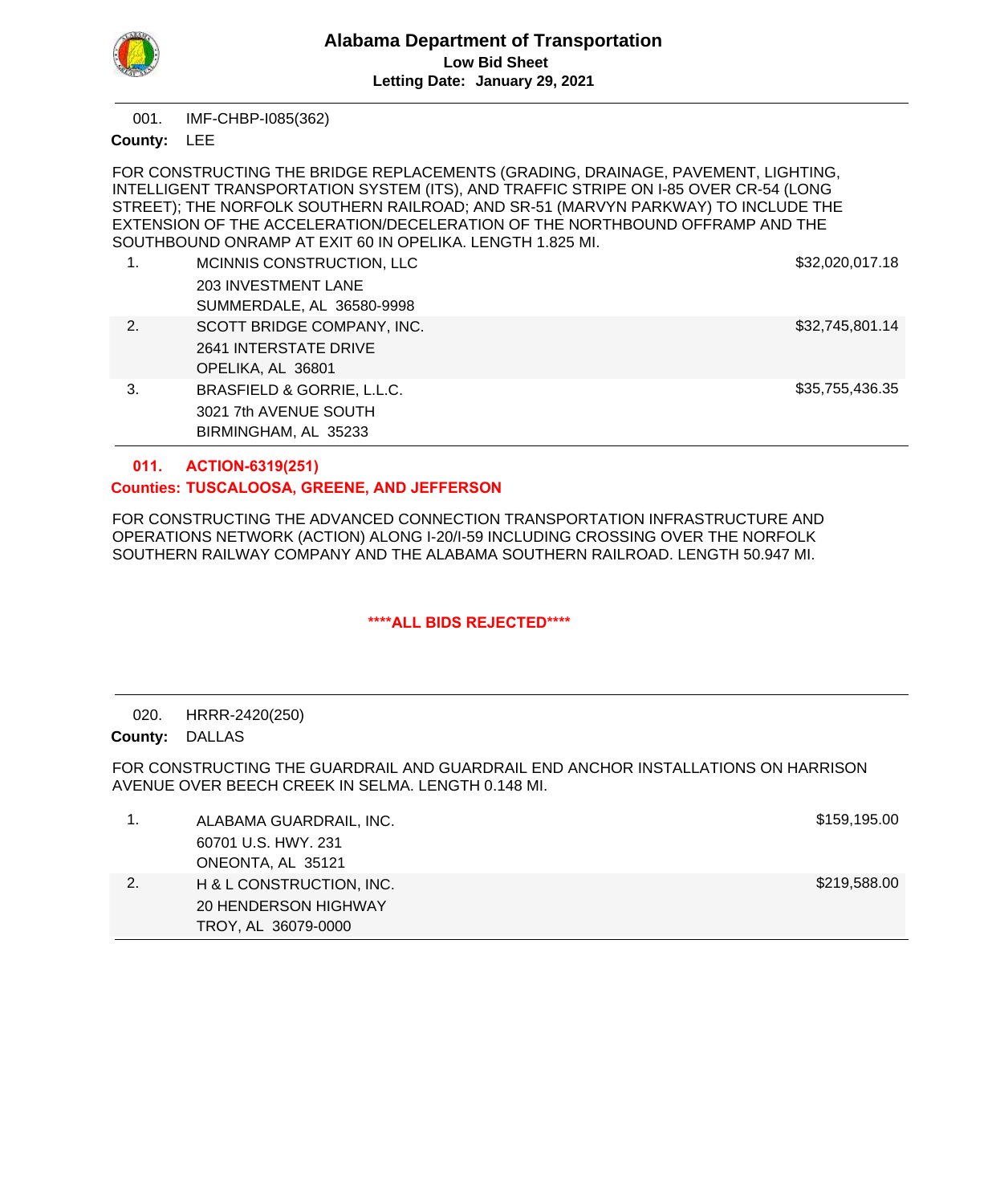#### HRRR-3819(250) 021.

## County: LAMAR

FOR CONSTRUCTING THE GUARDRAIL AND GUARDRAIL END ANCHOR INSTALLATIONS ON CR-49 OVER YELLOW CREEK RELIEF (SITE 2 AND SITE 3); ON CR-49 OVER YELLOW CREEK (SITE 4); ON CR-41 (CODY ROAD) OVER MILL CREEK (SITE 7); ON CR-41 (CODY ROAD) OVER A TRIBUTARY TO LUXAPALLIA CREEK (SITE 8); ON CR-21 (SHAKE RAG ROAD) OVER CUT BANK CREEK (SITE 9); AND ON CR-15 OVER DRY CREEK (SITE 10). LENGTH 0.283 MI.

|    | HIGHWAY SPECIALTIES, INC. | \$212,775.50 |  |
|----|---------------------------|--------------|--|
|    | 2050 S. PINE BARREN ROAD  |              |  |
|    | MCDAVID, FL 32568         |              |  |
| 2. | ALABAMA GUARDRAIL, INC.   | \$223,235.00 |  |
|    | 60701 U.S. HWY, 231       |              |  |
|    | ONEONTA, AL 35121         |              |  |

IM-HSIP-IMGR-I059(417) 024.

### County: JEFFERSON

FOR CONSTRUCTING THE CONCRETE REHABILITATION (SHOULDER RECONSTRUCTION, BRIDGE RAIL RETROFIT, AND RAMP IMPROVEMENTS) AND STEEL BLOCKOUT REPLACEMENT ON I-59 FROM THE VALLEY ROAD OVERPASS TO THE SR-5 (ARKADELPHIA ROAD) INTERCHANGE IN BIRMINGHAM. LENGTH 4.709 MI.

| 1. | DUNN CONSTRUCTION COMPANY, INC. | \$8,101,747.81 |
|----|---------------------------------|----------------|
|    | 3905 MESSER AIRPORT HWY         |                |
|    | BIRMINGHAM, AL 35222            |                |
| 2. | GOOD HOPE CONTRACTING CO., INC. | \$8,290,351.62 |
|    | 3280 COUNTY ROAD 437            |                |
|    | CULLMAN, AL 35057-0000          |                |
| 3. | MIDSOUTH PAVING, INC.           | \$9,060,542.87 |
|    | 500 RIVERHILLS PARK, SUITE 590  |                |
|    | BIRMINGHAM, AL 35242            |                |

NH-0006(581) 028.

County: MONTGOMERY

FOR CONSTRUCTING THE PLANING, RESURFACING, AND TRAFFIC STRIPE ON SR-6 (US-82) FROM THE INTERSECTION OF DAVENPORT DRIVE TO THE JUNCTION OF SR-53 (US-231/TROY HIGHWAY) IN MONTGOMERY. LENGTH 4.554 MI.

| 1. | ASPHALT CONTRACTORS, INC.<br>6730 TAYLOR CIRCLE<br>MONTGOMERY, AL 36117-0000      | \$3,302,978.15 |
|----|-----------------------------------------------------------------------------------|----------------|
| 2. | WIREGRASS CONSTRUCTION COMPANY, INC.<br>1830 HARTFORD HIGHWAY<br>DOTHAN, AL 36301 | \$3,479,969.24 |
| 3. | MIDSOUTH PAVING, INC.<br>500 RIVERHILLS PARK, SUITE 590<br>BIRMINGHAM, AL 35242   | \$3,740,601.80 |

NH-0012(570) 029.

County: COVINGTON

FOR CONSTRUCTING THE PLANING, RESURFACING, AND TRAFFIC STRIPE ON SR-12 (US-84) FROM THE JUNCTION OF CR-77 TO THE JUNCTION OF SR-9 (US-331) IN OPP. LENGTH 3.519 MI.

1. WIREGRASS CONSTRUCTION COMPANY, INC. \$2,278,984.20 1830 HARTFORD HIGHWAY DOTHAN, AL 36301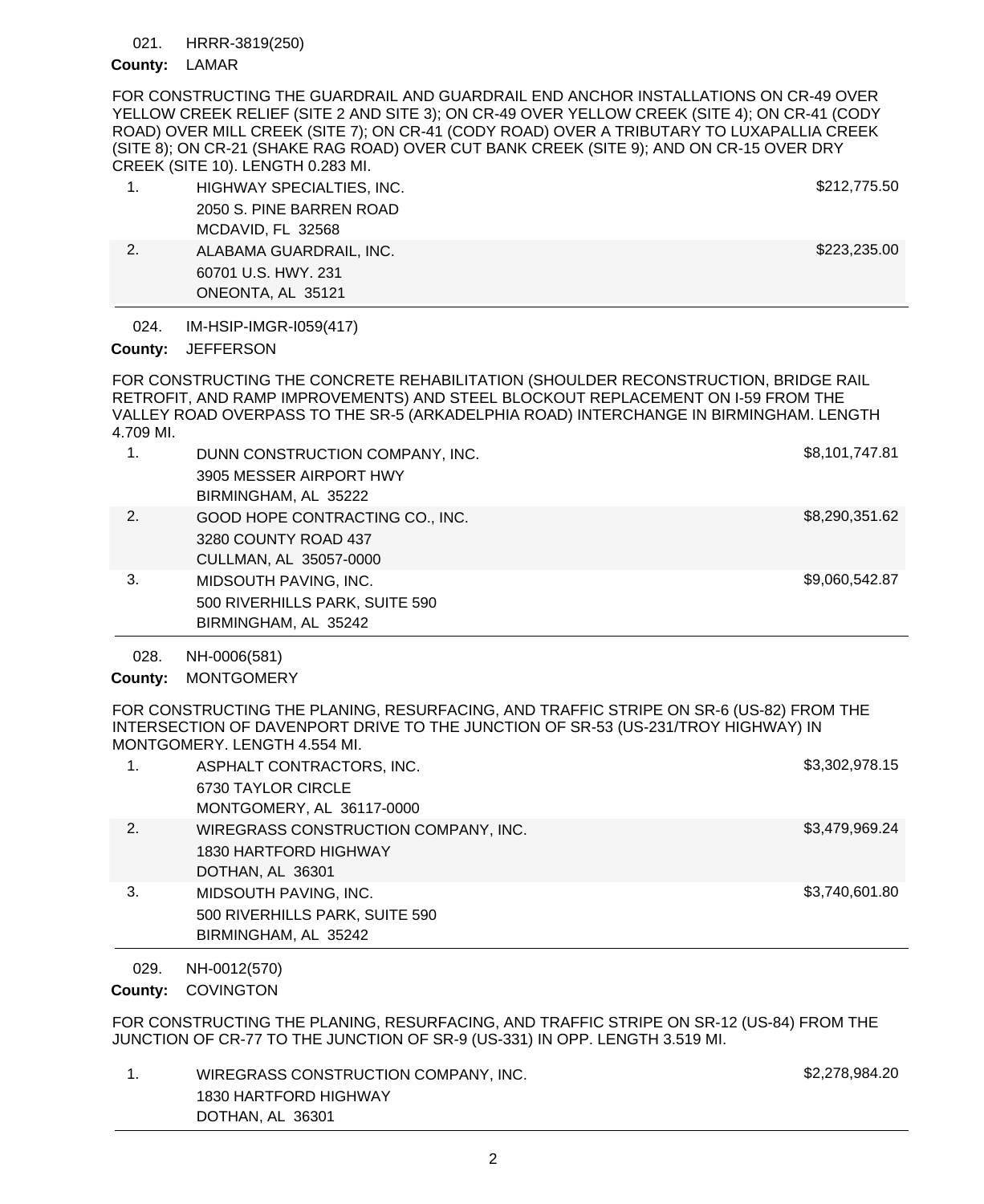NH-0012(574) 030.

County: CHOCTAW

FOR CONSTRUCTING THE MICRO-MILLING, RESURFACING (SCRUB SEAL), GUARDRAIL RESET, AND TRAFFIC STRIPE ON SR-12 (US-84) FROM 1.600 MILES EAST OF THE JUNCTION OF CR-6 (BLADON ROAD WEST) TO THE EAST END OF THE JIM FOLSOM BRIDGE (MP 22.723) WEST OF COFFEEVILLE. LENGTH 6.601 MI.

|    | H. O. WEAVER & SONS, INC.   | \$1,438,648.07 |
|----|-----------------------------|----------------|
|    | 7450 HOWELLS FERRY ROAD     |                |
|    | MOBILE, AL 36618            |                |
| 2. | MOBILE ASPHALT COMPANY, LLC | \$1,475,977.32 |
|    | 3151 HAMILTON BOULEVARD     |                |
|    | THEODORE, AL 36582          |                |

NH-0013(616) 031.

County: CLARKE

FOR CONSTRUCTING THE PLANING, RESURFACING, GUARDRAIL INSTALLATION, AND TRAFFIC STRIPE ON SR-13 (US-43) FROM NORTH OF THE JUNCTION OF CALVARY ROAD AND GRANT ROAD TO NORTH OF THE JUNCTION OF THE BASSETTS CREEK BRIDGE (MP 87.726) NORTH OF FULTON. LENGTH 5.845 MI.

- 1. MOBILE ASPHALT COMPANY, LLC \$2,773,587.31 3151 HAMILTON BOULEVARD
	- THEODORE, AL 36582
- 2. H. O. WEAVER & SONS, INC. **1998** 2.815,220.08 7450 HOWELLS FERRY ROAD MOBILE, AL 36618

NH-0013(618) 032.

County: FRANKLIN

FOR CONSTRUCTING THE PLANING, RESURFACING, AND TRAFFIC STRIPE ON SR-13 FROM THE MARION COUNTY LINE TO THE JUNCTION OF SR-237 IN PHIL CAMPBELL. LENGTH 3.471 MI.

|    | MIDSOUTH PAVING, INC.          | \$805,634.54 |
|----|--------------------------------|--------------|
|    | 500 RIVERHILLS PARK, SUITE 590 |              |
|    | BIRMINGHAM, AL 35242           |              |
| 2. | ROGERS GROUP, INC.             | \$869,888.88 |
|    | 421 GREAT CIRCLE ROAD          |              |
|    | NASHVILLE, TN 37228-0000       |              |

NH-HSIP-0016(529) 033.

County: MOBILE

FOR CONSTRUCTING THE PLANING, RESURFACING, GUARDRAIL STEEL BLOCKOUT REPLACEMENT, CURB & GUTTER INSTALLATION, SIDEWALK INSTALLATION, AND TRAFFIC STRIPE ON SR-16 (US-90) FROM THE JUNCTION OF LAWRENCE STREET TO THE JUNCTION OF WATER STREET AND TELEGRAPH ROAD IN ALLENVILLE. LENGTH 0.670 MI.

|    | MOBILE ASPHALT COMPANY, LLC               | \$458,897.65 |
|----|-------------------------------------------|--------------|
|    | 3151 HAMILTON BOULEVARD                   |              |
|    | THEODORE, AL 36582                        |              |
| 2. | H. O. WEAVER & SONS, INC.                 | \$475,363.19 |
|    | 7450 HOWELLS FERRY ROAD                   |              |
|    | MOBILE, AL 36618                          |              |
| 3. | JOHN G. WALTON CONSTRUCTION COMPANY, INC. | \$511,767.47 |
|    | 1806 WOLF RIDGE ROAD                      |              |
|    | MOBILE, AL 36618                          |              |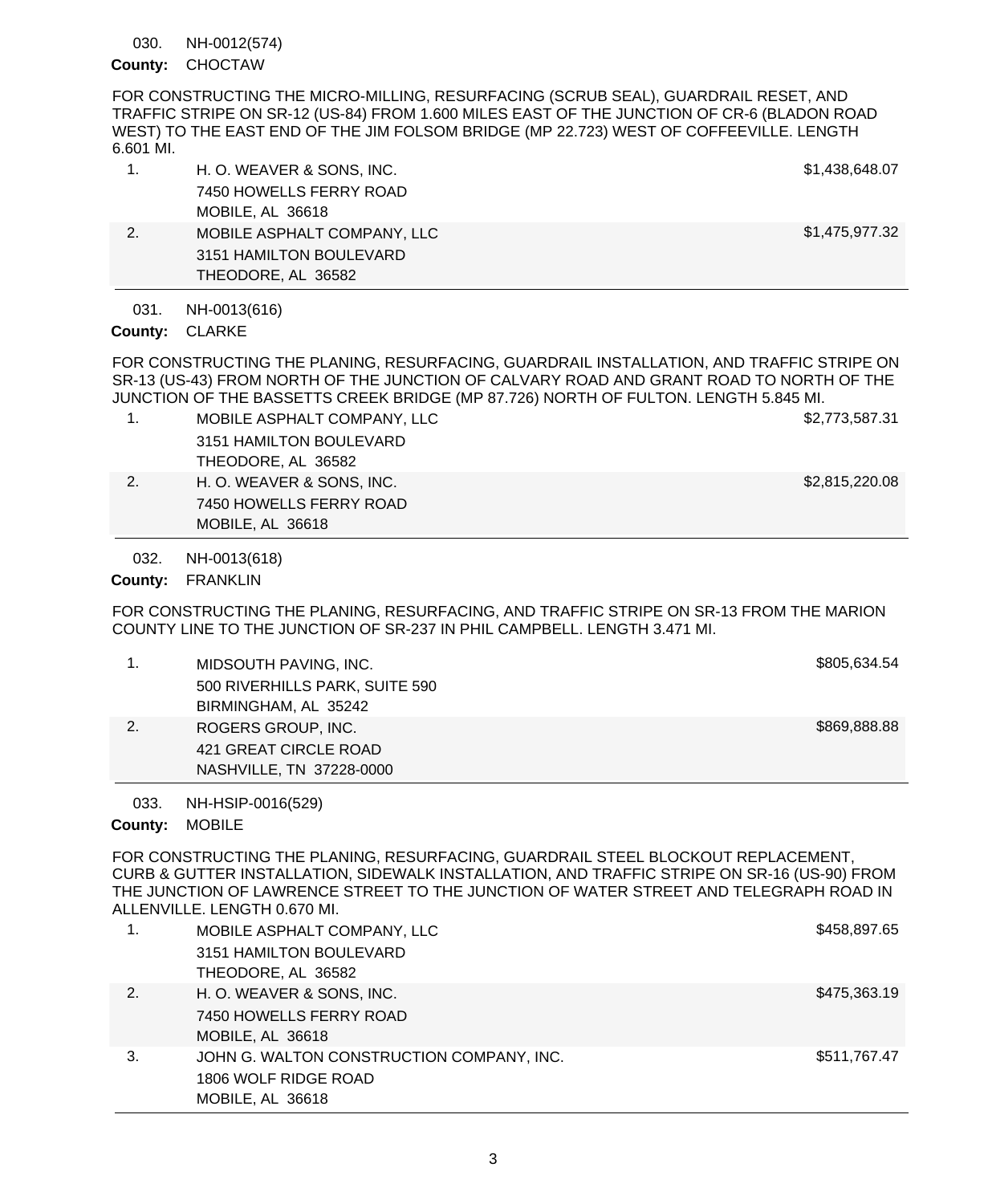#### NH-0074(546) 035.

# County: ETOWAH

FOR CONSTRUCTING THE MICRO-MILLING, RESURFACING, AND TRAFFIC STRIPE ON SR-74 (US-278) FROM THE JUNCTION OF SR-1 (US-431) TO EAST OF THE JUNCTION OF ALFORD BEND ROAD IN HOKES BLUFF. LENGTH 6.269 MI.

|    | GOOD HOPE CONTRACTING CO., INC.      | \$3,287,681.72 |
|----|--------------------------------------|----------------|
|    | 3280 COUNTY ROAD 437                 |                |
|    | CULLMAN, AL 35057-0000               |                |
| 2. | MCCARTNEY CONSTRUCTION CO., INC.     | \$3,291,206.94 |
|    | 401 GREEN VALLEY ROAD                |                |
|    | GLENCOE, AL 35905                    |                |
| 3. | WIREGRASS CONSTRUCTION COMPANY, INC. | \$4,416,004.51 |
|    | 1830 HARTFORD HIGHWAY                |                |
|    | DOTHAN, AL 36301                     |                |

NH-0157(527) 036.

County: LAWRENCE

FOR CONSTRUCTING THE MICRO-MILLING, RESURFACING, AND TRAFFIC STRIPE ON SR-157 FROM A POINT 0.140 MILE SOUTH OF THE JUNCTION OF CR-205 TO THE INTERSECTION OF CR-87 (BYLER ROAD) IN MOULTON. LENGTH 6.155 MI.

| 1. | GOOD HOPE CONTRACTING CO., INC.<br>3280 COUNTY ROAD 437<br>CULLMAN, AL 35057-0000 | \$2,373,180.01 |
|----|-----------------------------------------------------------------------------------|----------------|
| 2. | ROGERS GROUP, INC.<br>421 GREAT CIRCLE ROAD<br>NASHVILLE, TN 37228-0000           | \$2,598,777.77 |
| 3. | WIREGRASS CONSTRUCTION COMPANY, INC.<br>1830 HARTFORD HIGHWAY<br>DOTHAN, AL 36301 | \$3,166,115.25 |

NH-HSIP-0025(555) 039.

County: ETOWAH

FOR CONSTRUCTING THE INTERSECTION SAFETY IMPROVEMENTS, ACCESS MANAGEMENT, MICRO-MILLING, RESURFACING, AND TRAFFIC STRIPE ON SR-25 (US-411) FROM THE INTERSECTION OF SR-77 IN RAINBOW CITY TO A POINT NORTH OF THE JUNCTION OF RIVERBEND DRIVE (MP 219.040) IN GADSDEN. LENGTH 6.149 MI.

|    | GOOD HOPE CONTRACTING CO., INC.      | \$4,928,015.35 |
|----|--------------------------------------|----------------|
|    | 3280 COUNTY ROAD 437                 |                |
|    | CULLMAN, AL 35057-0000               |                |
| 2. | MCCARTNEY CONSTRUCTION CO., INC.     | \$4,975,688.40 |
|    | 401 GREEN VALLEY ROAD                |                |
|    | GLENCOE, AL 35905                    |                |
| 3. | WIREGRASS CONSTRUCTION COMPANY, INC. | \$5,970,135.31 |
|    | 1830 HARTFORD HIGHWAY                |                |
|    | DOTHAN, AL 36301                     |                |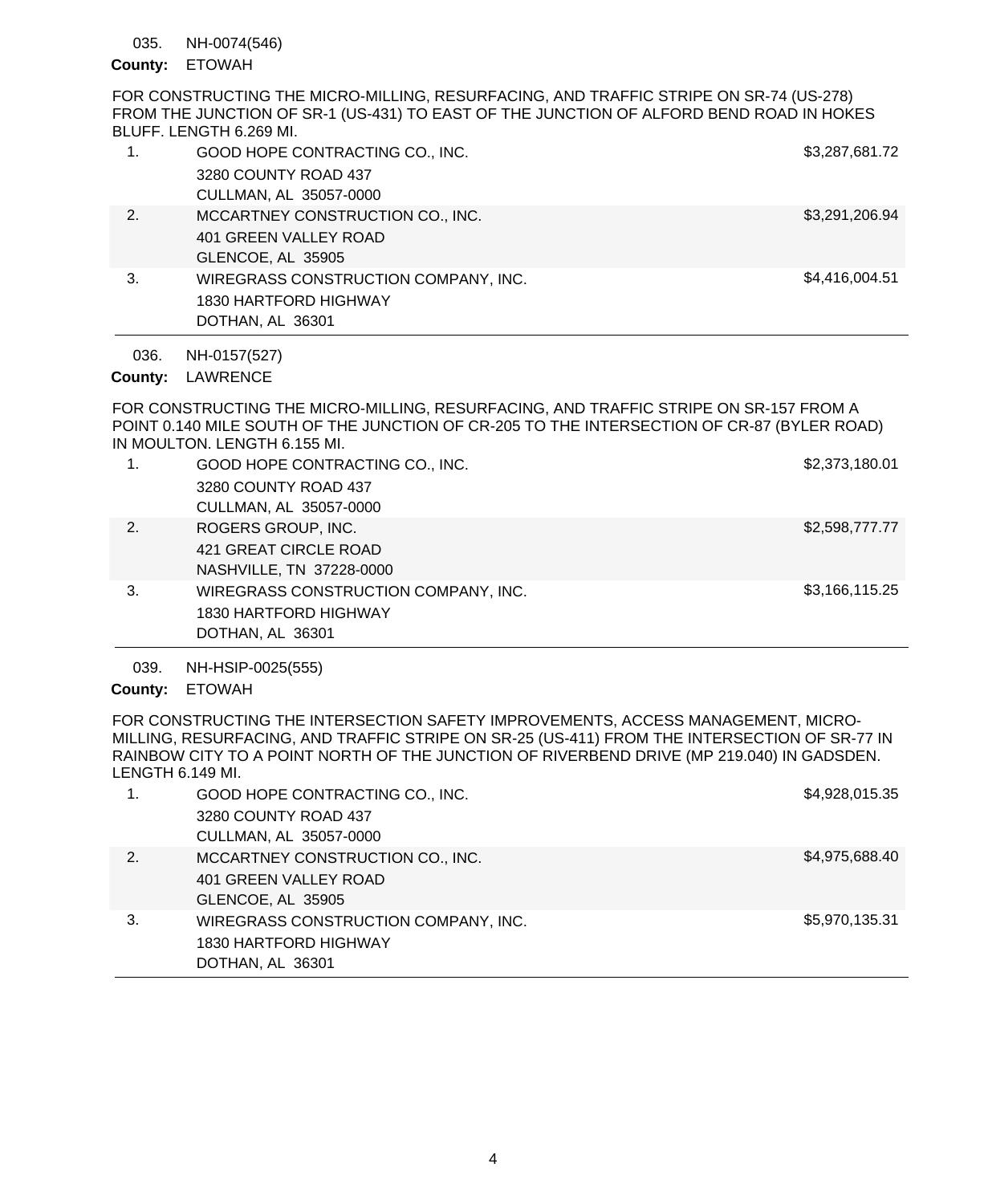#### RP-IM-I085(369) 045.

### County: LEE

FOR CONSTRUCTING THE PAVEMENT PRESERVATION (MICRO-MILLING, RESURFACING, AND TRAFFIC STRIPE) ON I-85 FROM THE MACON COUNTY LINE TO 0.420 MILE WEST OF THE SR-15 (US-29)/EXIT 51 INTERCHANGE IN AUBURN. LENGTH 3.628 MI.

| EAST ALABAMA PAVING COMPANY, INC. | \$2,473,033.97 |
|-----------------------------------|----------------|
| 11 OLD COLUMBUS ROAD              |                |
| OPELIKA, AL 36804                 |                |

RP-NH-0053(588) 048.

### County: MADISON

FOR CONSTRUCTING THE MICRO-MILLING, RESURFACING, AND TRAFFIC STRIPE ON SR-53 FROM THE SR-1 (US-431/US-231/MEMORIAL PARKWAY) INTERCHANGE TO THE JUNCTION OF 14TH STREET IN HUNTSVILLE. LENGTH 1.539 MI.

|    | WIREGRASS CONSTRUCTION COMPANY, INC.<br>1830 HARTFORD HIGHWAY<br>DOTHAN, AL 36301 | \$1,111,900.65 |
|----|-----------------------------------------------------------------------------------|----------------|
| 2. | REED CONTRACTING SERVICES, INC.<br>2512 TRIANA BLVD, SW<br>HUNTSVILLE, AL 35805   | \$1,235,114.54 |
| 3. | MIDSOUTH PAVING, INC.<br>500 RIVERHILLS PARK, SUITE 590<br>BIRMINGHAM, AL 35242   | \$1,420,610.86 |

RP-NH-0133(510) 049.

County: LAUDERDALE

FOR CONSTRUCTING THE MICRO-MILLING, RESURFACING, AND TRAFFIC STRIPE ON SR-133 FROM A POINT NEAR THE WILSON DAM (MP 8.962) TO A POINT (MP 10.303) SOUTH OF THE JUNCTION OF SR-2 (US-72) IN FLORENCE. LENGTH 1.699 MI.

| MIDSOUTH PAVING, INC.          | \$1,051,268.87 |
|--------------------------------|----------------|
| 500 RIVERHILLS PARK, SUITE 590 |                |
| BIRMINGHAM, AL 35242           |                |
| ROGERS GROUP, INC.             | \$1,351,129.00 |
| 421 GREAT CIRCLE ROAD          |                |
| NASHVILLE, TN 37228-0000       |                |

STPAA-0095(507), STPAA-0095(508) 053.

**Counties: HENRY AND HOUSTON** 

FOR CONSTRUCTING THE MICRO-MILLING, RESURFACING, AND TRAFFIC STRIPE ON SR-95 FROM THE JUNCTION SR-52 IN COLUMBIA TO THE JUNCTION OF LAPINE DRIVE IN ABBEVILLE. LENGTH 21.310 MI.

|    | MIDSOUTH PAVING, INC.                | \$3,971,444.27 |
|----|--------------------------------------|----------------|
|    | 500 RIVERHILLS PARK, SUITE 590       |                |
|    | BIRMINGHAM, AL 35242                 |                |
| 2. | WIREGRASS CONSTRUCTION COMPANY, INC. | \$4,706,644.42 |
|    | 1830 HARTFORD HIGHWAY                |                |
|    | DOTHAN, AL 36301                     |                |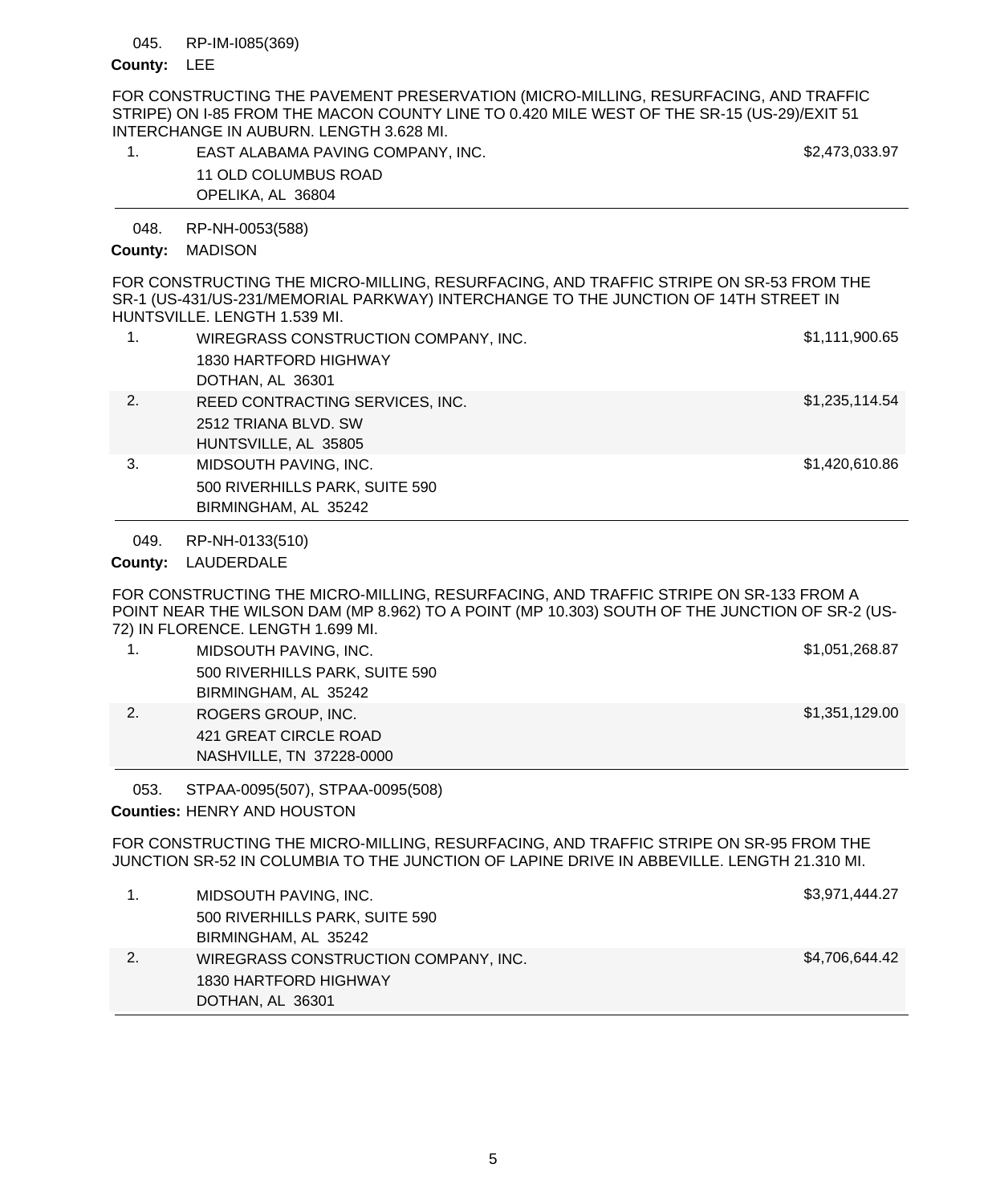#### STPAA-0229(508) 056.

### **Counties: ELMORE AND MACON**

FOR CONSTRUCTING THE MICRO-MILLING, RESURFACING, AND TRAFFIC STRIPE ON SR-229 FROM THE I-85 OVERPASS TO THE JUNCTION OF SR-14 IN TALLASSEE. LENGTH 7.949 MI.

| 1. | ASPHALT CONTRACTORS, INC.<br>6730 TAYLOR CIRCLE<br>MONTGOMERY, AL 36117-0000      | \$2,061,067.94 |
|----|-----------------------------------------------------------------------------------|----------------|
| 2. | WIREGRASS CONSTRUCTION COMPANY, INC.<br>1830 HARTFORD HIGHWAY<br>DOTHAN, AL 36301 | \$2,244,615.68 |
| 3. | MIDSOUTH PAVING, INC.<br>500 RIVERHILLS PARK, SUITE 590<br>BIRMINGHAM, AL 35242   | \$2,292,631.49 |

STPAA-FMGR-0219(507) 060.

#### County: DALLAS

FOR CONSTRUCTING THE PLANING, RESURFACING, AND TRAFFIC STRIPE ON SR-219 FROM THE JUNCTION OF SR-22 SOUTHWEST OF SELMA TO THE PERRY COUNTY LINE. LENGTH 9.887 MI.

1. ASPHALT CONTRACTORS, INC. And the state of the state of the state of the state of the state of the state of the state of the state of the state of the state of the state of the state of the state of the state of the sta 6730 TAYLOR CIRCLE MONTGOMERY, AL 36117-0000

STPAA-HSIP-0014(549) 066.

### County: GREENE

FOR CONSTRUCTING THE SAFETY WIDENING, MICRO-MILLING, RESURFACING (SCRUB SEAL), AND TRAFFIC STRIPE ON SR-14 FROM THE PICKENS COUNTY LINE TO A POINT EAST OF THE JUNCTION OF CR-119 (MP 32.205). LENGTH 5.932 MI.

- 1. S. T. BUNN CONSTRUCTION COMPANY, INC.  $$3,045,497.87$ 611 HELEN KELLER BOULEVARD
	- TUSCALOOSA, AL 35404

STPAA-HSIP-0017(584) 067.

### County: LAMAR

FOR CONSTRUCTING THE SAFETY WIDENING, MICRO-MILLING, RESURFACING (SCRUB SEAL), AND TRAFFIC STRIPE ON SR-17 FROM A POINT NEAR MUD CREEK (MP 233.712) NORTH OF MILLPORT TO THE JUNCTION OF OLD REFORM ROAD SOUTH OF VERNON. LENGTH 6.015 MI.

1. S. T. BUNN CONSTRUCTION COMPANY, INC. Same state and the state of the state state state state state state state state state state state state state state state state state state state state state state state state state 611 HELEN KELLER BOULEVARD TUSCALOOSA, AL 35404

STPAA-HSIP-0134(509) 069.

### County: DALE

FOR CONSTRUCTING THE SAFETY WIDENING, PLANING, RESURFACING, AND TRAFFIC STRIPE ON SR-134 FROM THE JUNCTION OF SR-123 TO THE JUNCTION OF CR-67 IN MIDLAND CITY. LENGTH 6.416 MI.

|    | WIREGRASS CONSTRUCTION COMPANY, INC. | \$1,569,959.96 |
|----|--------------------------------------|----------------|
|    | 1830 HARTFORD HIGHWAY                |                |
|    | DOTHAN, AL 36301                     |                |
| 2. | MIDSOUTH PAVING. INC.                | \$1,787,228.39 |
|    | 500 RIVERHILLS PARK, SUITE 590       |                |
|    | BIRMINGHAM, AL 35242                 |                |